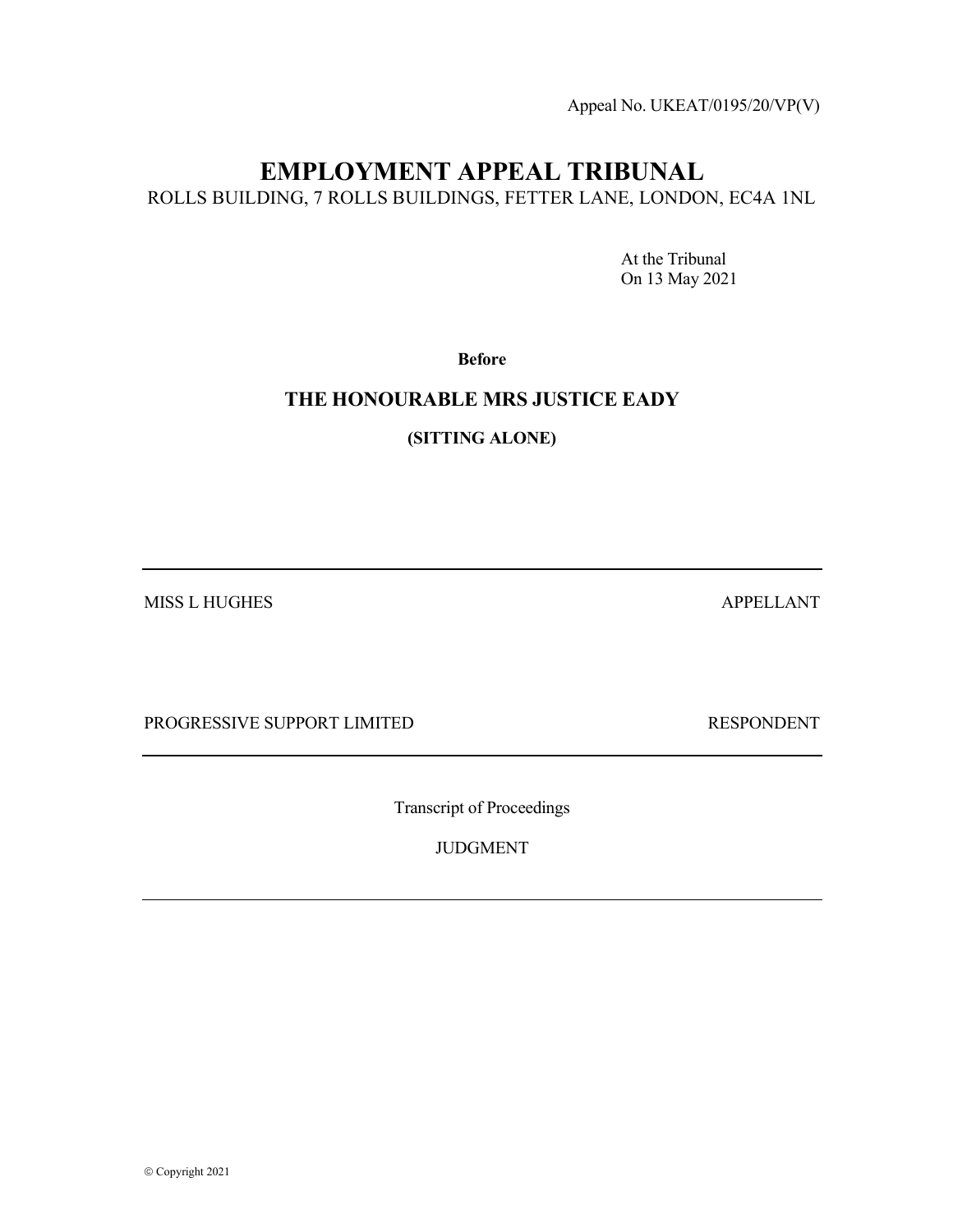## **APPEARANCES**

For the Appellant MR JOHN HALSON Solicitor

> Instructed by Mark Reynolds Solicitors 55 High Street Runcorn Cheshire WA7 1AH

For the Respondent MR RHYS JOHNS Of Counsel

> Instructed by Antrobus Solicitors Suite 167 Courthill House 60 Water Lane Wilmslow Cheshire SK9 5AJ

UKEAT/0195/20/VP(V)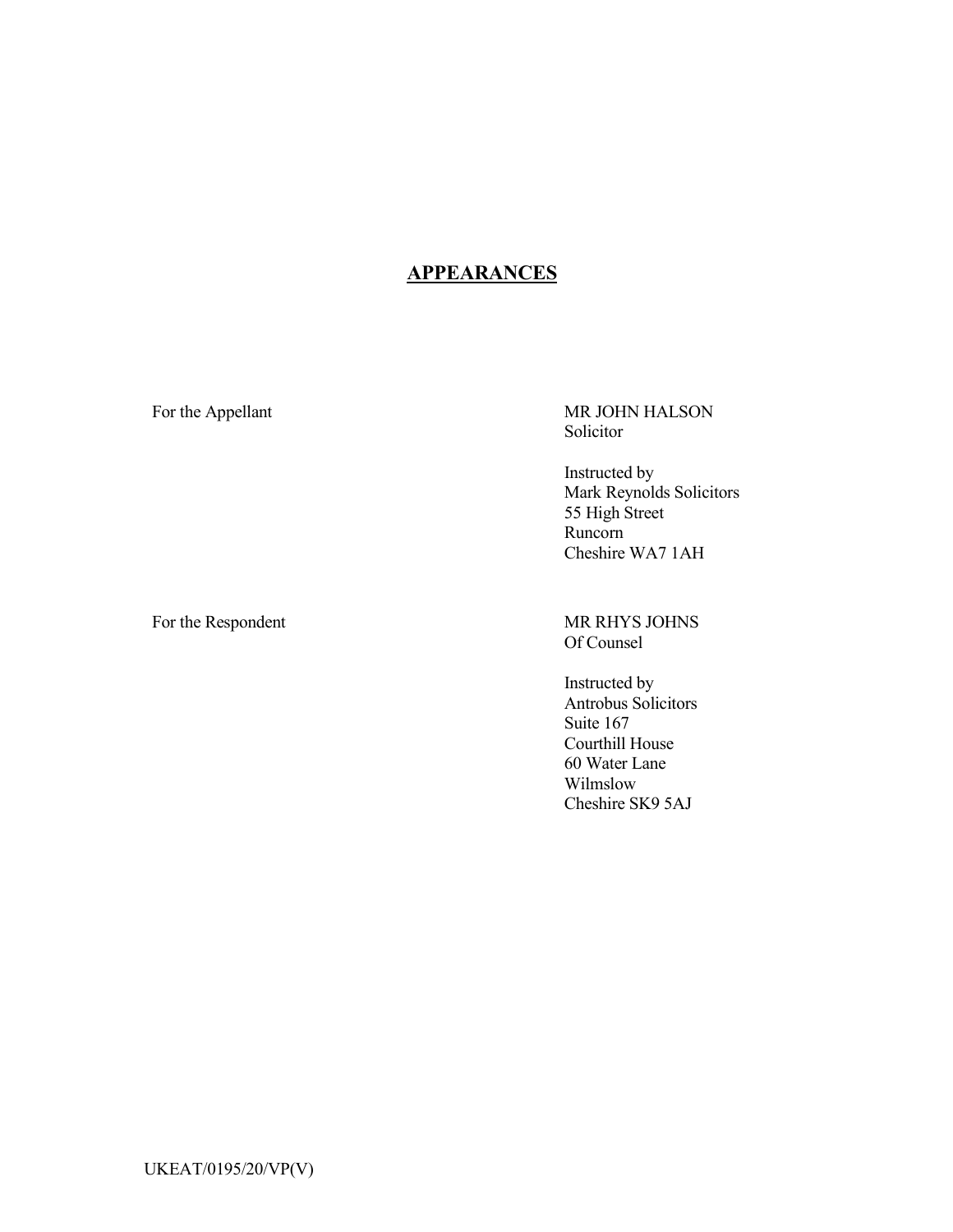### Summary

#### Sex Discrimination – Indirect discrimination – Section 19 Equality Act 2010

The Respondent provides support services to adults with disabilities who require assistance on a 24 hour a day, 7 days a week basis. The Claimant was employed by the Respondent as a Support Worker, under a contract that guaranteed her a minimum number of working hours. After the Claimant returned to work following a period of maternity leave, the Respondent had agreed that she could be allocated hours of work that took into account her childcaring responsibilities ("considerate hours"). After the Respondent became aware that the Claimant had been working elsewhere when it had understood she was unable to work due to her parental responsibilities, the considerate hours arrangement was withdrawn and, from 12 December 2018 until early in January 2019, the Respondent allocated hours to the Claimant as required by the needs of the service and without regard to her childcare commitments. The Claimant was unable to work all the hours offered during this period and worked fewer hours than those to which she would otherwise have been entitled under her guaranteed hours contract. The Respondent spoke to the Claimant about this, suggesting that, if she could not work the guaranteed minimum hours, she might need to go on to a zero-hour contract. Ultimately the parties were able to reach an accommodation that enabled the Claimant to continue on the guaranteed minimum hours contract, working considerate hours once again. The Claimant lodged a claim with the Employment Tribunal, however, in respect of the period for which this accommodation had been withdrawn; she claimed that the Respondent had applied a provision, criterion or practice ("PCP") to her, requiring her to work whatever hours were allocated to her, and that this amounted to unlawful indirect sex discrimination.

The Respondent resisted the claim. Whilst accepting that it applied a general policy to its staff that required them to work, "24/7" to meet the needs of the service, it contended that it sought to do so in consultation with its employees. It did not, however, deny that it had applied a PCP to the Claimant as she had alleged, albeit that it contested that this had any discriminatory impact relating to sex and contended that, in any event, any such PCP was objectively justified. At an earlier case management hearing, the ET had identified the issues to be determined in respect of this claim as being: (i) whether the PCP put female employees at a particular disadvantage? (ii) whether it had put the Claimant at such a disadvantage? and (iii) whether it was a proportionate means of achieving a legitimate aim?

At the full merits hearing, however, the ET dismissed the Claimant's claim on the basis that the PCP alleged had not been applied to her. It considered that the evidence demonstrated that the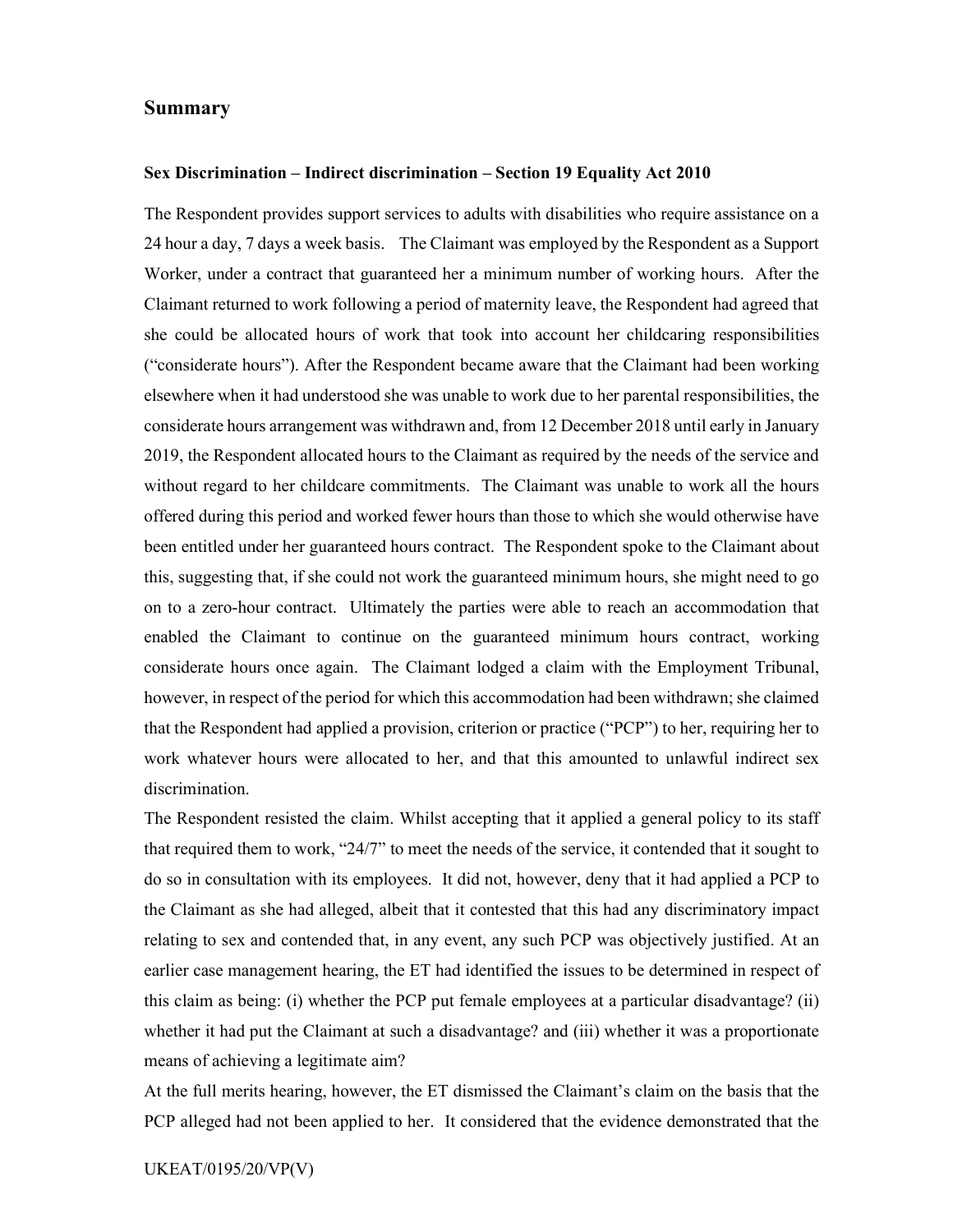Respondent sought to consult with its employees in the application of its general "24/7" policy and it had not subjected the Claimant to any sanction when she was unable to work the hours offered to her during the period in question; in the circumstances, she had not been subjected to a requirement to work the hours allocated to her (which was how she had defined the PCP in her claim). The Claimant applied to the ET to reconsider this decision on the basis that the application to her of the PCP had not been put in issue. The ET refused this application. The Claimant appealed.

#### Held: allowing the appeal

The application of the PCP (as defined in the Claimant's claim) had not been put in issue by the Respondent and the ET had been wrong to determine the case against the Claimant on this question without giving her an opportunity to respond; it had thereby denied the Claimant a fair hearing.

In any event, on the ET's findings of fact it was clear that it had accepted that the PCP had been applied to her for the period in issue: in order to work the guaranteed minimum hours to which she was entitled under her contract, she had been required to work whatever hours were allocated by the Respondent, as opposed to hours that took into account her childcare responsibilities. The ET had erred in looking at the matter retrospectively (as to whether the Claimant had been subjected to any later sanction for not working all the hours offered by the Respondent) but, in any event, it was apparent that the Claimant had lost out by not being able to comply with the requirement to work the hours allocated. Moreover, as the ET had also found, when the Claimant was unable to meet that requirement, the Respondent had suggested that she might move to a zero-hours contract, thus losing her entitlement to guaranteed minimum hours.

On the basis of the facts found by the ET, the only permissible conclusion was that a PCP had been applied to the Claimant from 12 December 2018 until early January 2019 as alleged in the ET1. The matter would need to be remitted to a differently constituted ET for determination of the remaining issues relating to disadvantage and objective justification.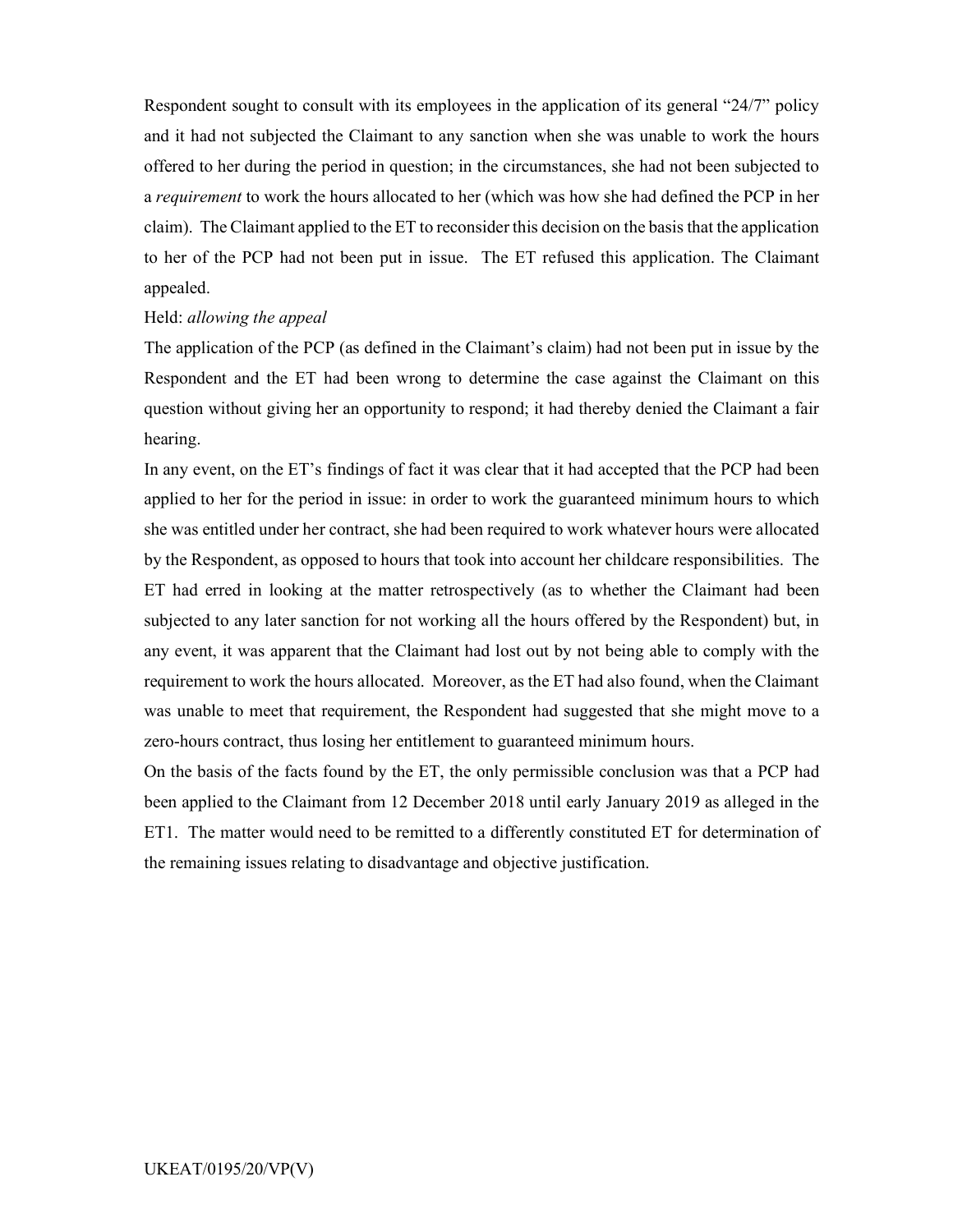#### A THE HONOURABLE MRS JUSTICE EADY

#### Introduction

B

C

D

E

F

G

H

1. This appeal concerns a claim of indirect sex discrimination relating to what was said to have been a requirement to be available to work such hours as might be allocated by the employer to meet the needs of the service. More specifically, the decision of the Employment Tribunal ("the ET") is challenged on the basis that it wrongly dismissed a claim following its erroneous finding that no such requirement had been made of the Claimant in this case.

- 2. I refer to the parties as the Claimant and the Respondent, as below. This is the full hearing of the Claimant's appeal against a Judgment of the Liverpool ET (Employment Judge Buzzard, sitting with lay members Dr Roberts and Mr Gates, on 14-16 October 2019), sent to the parties on 19 October 2019, with Written Reasons following on 3 January 2020. By that Judgment, the ET dismissed the Claimant's claims of indirect sex discrimination and victimisation. This appeal relates solely to the Judgment of the claim of indirect sex discrimination; specifically, to the ET's finding that the provision criterion or practice ("PCP") relied on by the Claimant had not in fact been applied to her.
- 3. Given the continuing need to reduce transmission of the coronavirus, and with the agreement of the parties, this hearing has taken place remotely by MS Teams. These remained, however, public proceedings and details of the hearing, including how to obtain access, were publicised in advance in the EAT cause list.
- 4. The parties were represented by the same advocates as appeared before the ET and both produced skeleton arguments, which I was able to read before the hearing; I thank them for their assistance.

### The Background Facts

5. The Respondent is an organisation that provides 24-hour, 7-day a week care to service users, people who need extensive and regular care and/or assistance due to disabilities that they suffer. The Claimant had worked for the Respondent for a number of years. She was part of a workforce of around thirteen staff, some of whom were on contracts which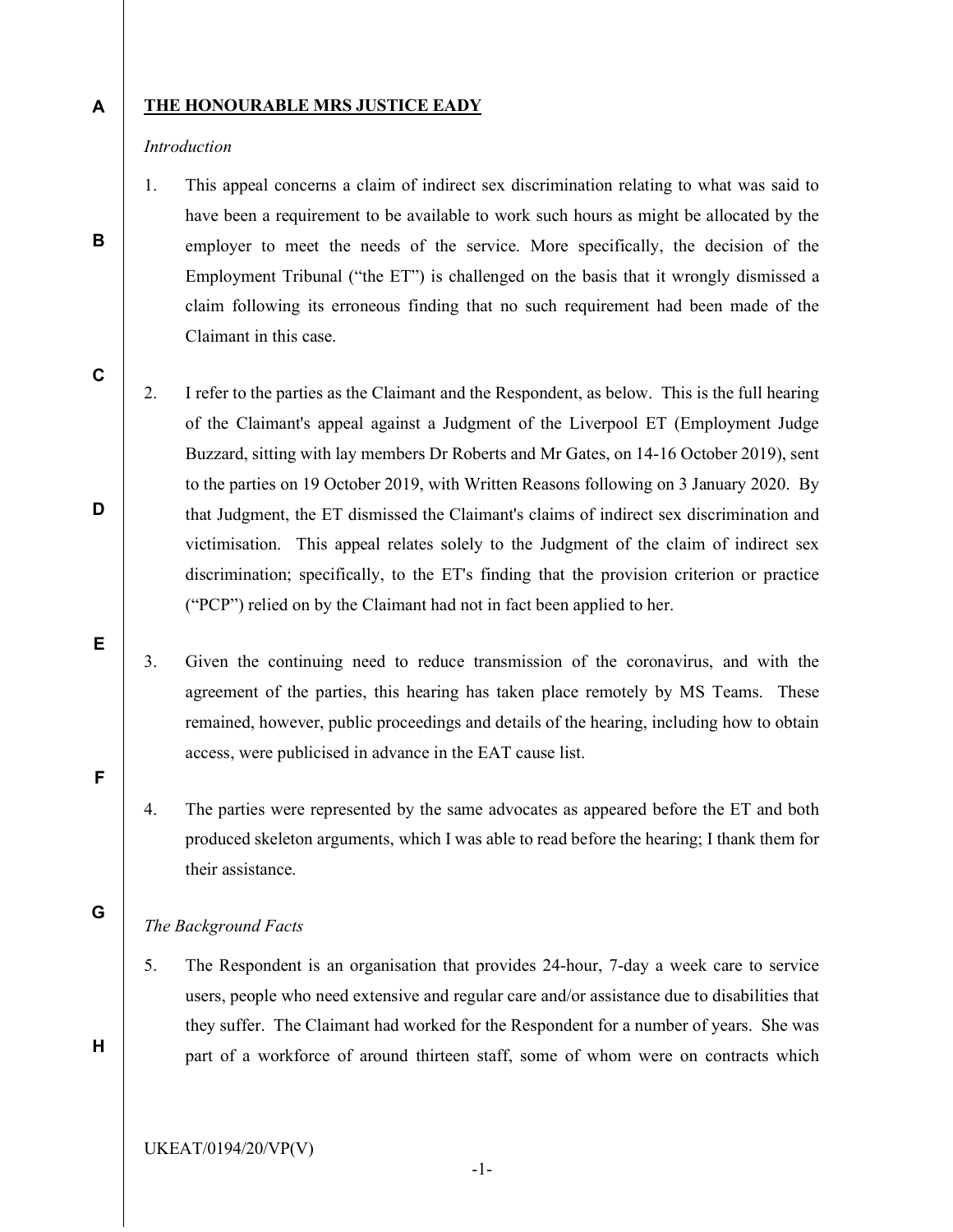guaranteed a minimum number of hours (which was the Claimant's position), others being employed on zero-hour contracts.

- 6. For those who were on guaranteed hour contracts, the Respondent operated a rule that such staff should not work elsewhere without obtaining the Respondent's written consent. That was to ensure that the staff concerned did not have restricted availability to work. More generally, the Respondent had a policy of attempting to allocate fairly, as between staff, those shifts that were seen as antisocial. As the ET recorded, it was not suggested that this was not a legitimate and reasonable approach for the purpose of encouraging good employer and employee relations.
- 7. After the Claimant had returned from a period of maternity leave, following the birth of her daughter, however, the Respondent had agreed that she would be allocated shifts on the basis of what were described as "considerate hours". The ET found (see paragraph 33.6 of its Written Reasons) that considerate hours were "an exception to the normal rule where everyone has got to muck in and do everything". This concession was granted to the Claimant because she had explained to the Respondent that she had limited childcare available to her. The considerate hours were intended to ensure that the Claimant would not, as a result of childcare difficulties, encounter problems working the hours she was offered. Specifically, it had been agreed that the Claimant would not have to work for the Respondent beyond 9.00 am on a Thursday.
- 8. In or around October 2018, however, it had been discovered that the Claimant had been working at a hairdressing salon on Thursdays. There was some dispute about precisely what the Claimant had been doing but, following a meeting on 13 November 2018, the Respondent determined that the considerate hours arrangement would cease from 12 December 2018. This decision was communicated to the Claimant by letter of 14 November 2018.
	- 9. On 10 December 2018, the Claimant's solicitor wrote to the Respondent objecting that ceasing to offer the Claimant considerate hours from 12 December 2018 would be discriminatory.
- H

A

B

C

D

E

F

G

-2-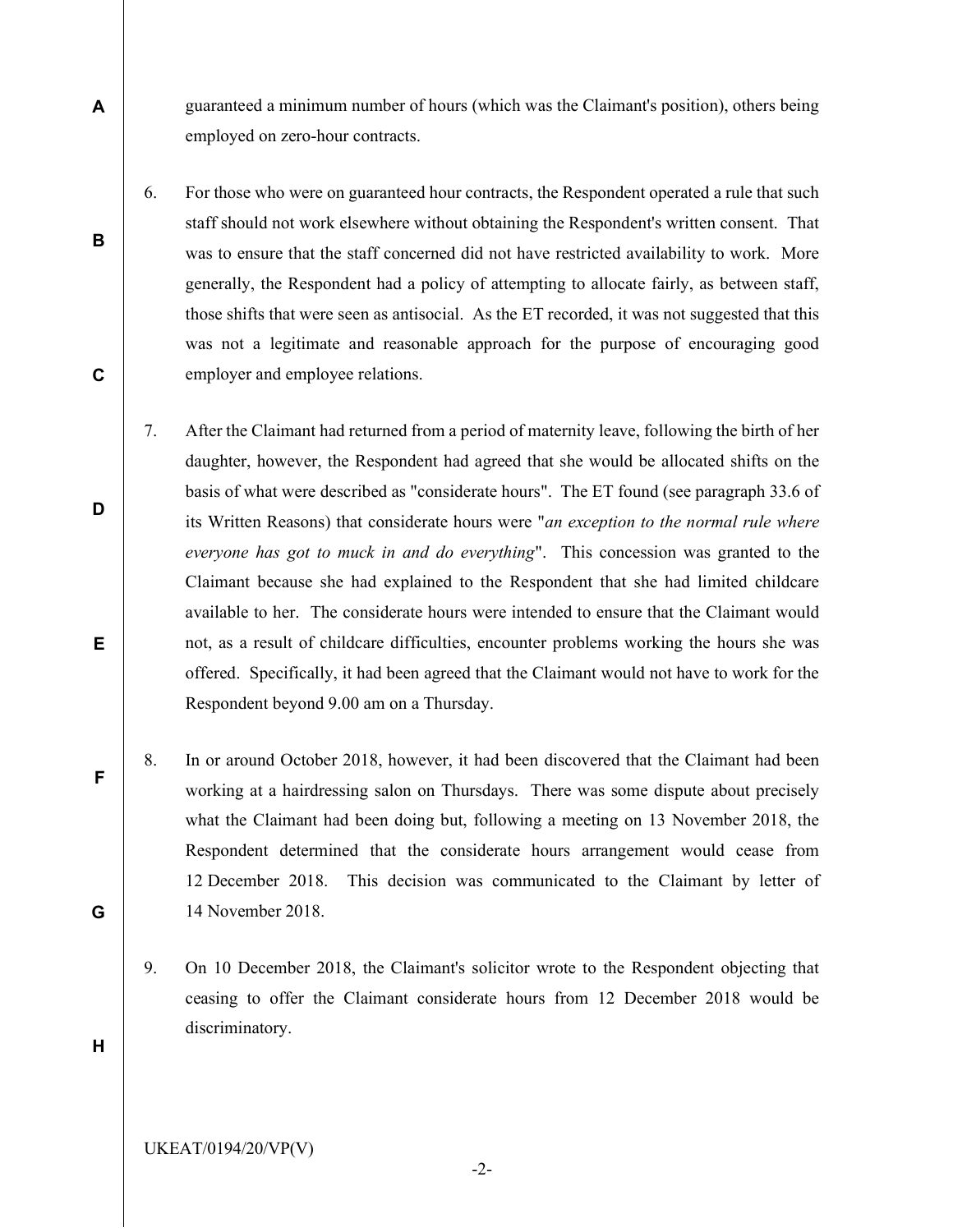- A B 10. In any event, from 12 December 2018, as the ET found (see paragraph 33.17), the Respondent started to offer the Claimant shifts that no longer took into account any previous agreement regarding considerate hours. It was the Claimant's evidence (apparently not contradicted) that she was unable to cover all the shifts offered and that she had to reject some of the shifts offered to her and had missed out on others. As the ET recorded, however, it was not her case that she was actually required to work the shifts offered; her evidence was limited to the fact that she had been offered shifts which she had not been able to work (see paragraph 33.17).
- C 11. That said, five days after she started being unable to work all the shifts offered to her, on 17 December 2018, the Respondent held a meeting with the Claimant to ascertain what she intended to do about not fulfilling her contractual hours. The possibility of her moving to a zero-hour contract was discussed.
	- 12. After a period of leave, there was a further meeting with the Claimant on 4 January 2018, at which it seems to have been confirmed to the Claimant that she would need to adhere to the contractual terms if she wanted to be offered a contract that had guaranteed hours. The Respondent's evidence was that the Claimant confirmed that she had not worked at the hairdressing salon for three weeks and had ceased working there. She was asked to provide confirmation of her availability for work, and it is the Respondent's case that she could then be offered shifts taking into account that availability - another "considerate hours" arrangement. It is the Claimant's case that it was in fact agreed that she would then be given set shifts.
		- 13. Following that meeting, on 7 January 2019, the Claimant provided her availability to the Respondent. It is common ground that the shifts she was offered thereafter took into account that availability and, therefore, her childcare needs.

#### The Case Before the ET; its Decision and Reasoning

14. In her ET1, in making her claim of indirect sex discrimination the Claimant had put her case as follows:

H

D

E

F

G

"On 13 and 14 November 2018 The Respondent indirectly discriminated against the Claimant contrary to s19 EqA and s29(2)(a) EqA by imposing a provision,

UKEAT/0194/20/VP(V)

-3-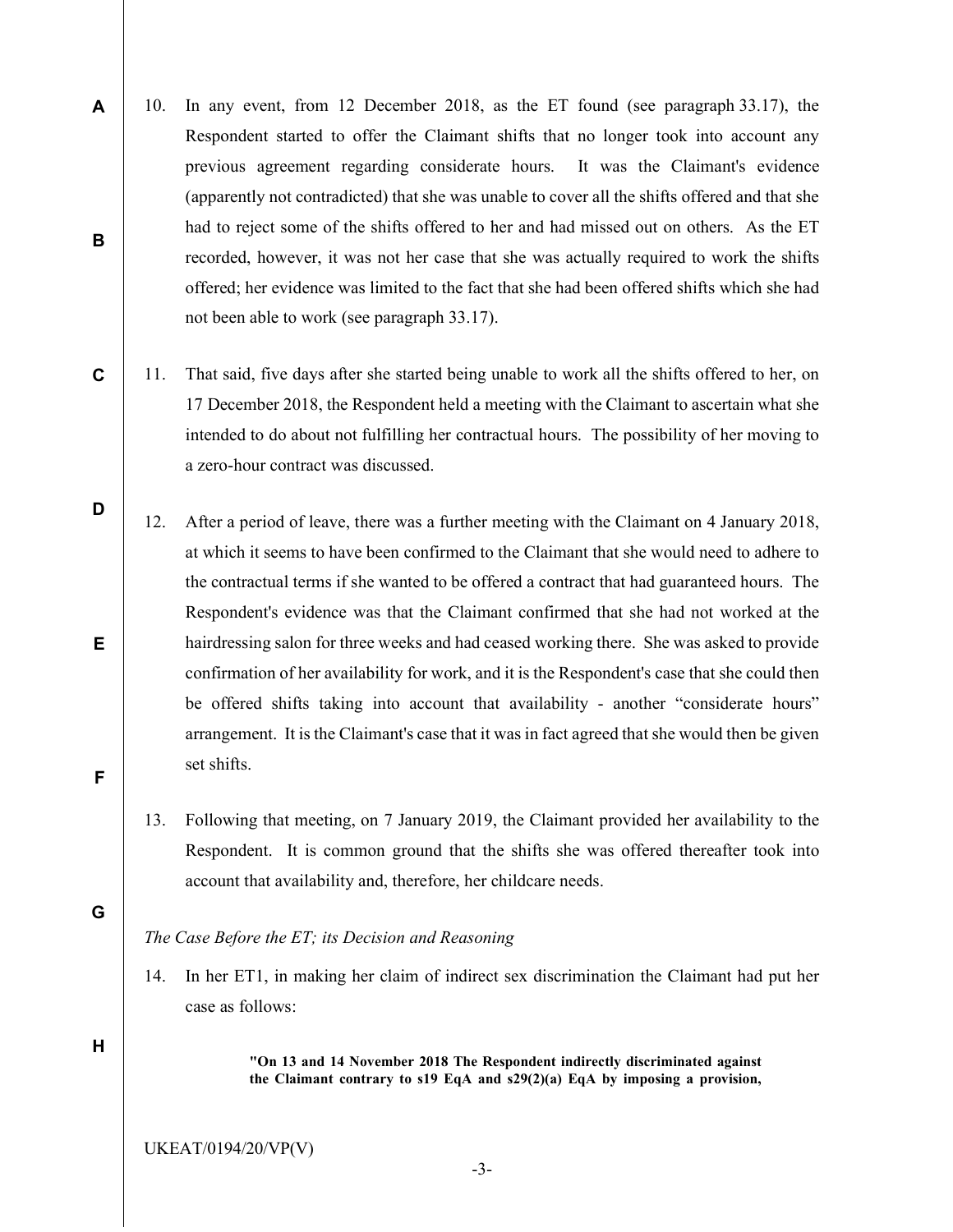| A           |     | criterion or practice on the Claimant requiring her to work whatever hours were<br>allocated to her, instead of set hours, from 12 December 2018."                                                                                                                                                                                                                                                                                                                                                                                                                                |
|-------------|-----|-----------------------------------------------------------------------------------------------------------------------------------------------------------------------------------------------------------------------------------------------------------------------------------------------------------------------------------------------------------------------------------------------------------------------------------------------------------------------------------------------------------------------------------------------------------------------------------|
|             | 15. | In its response, appended to the form ET3, the Respondent denied that it had applied at PCP                                                                                                                                                                                                                                                                                                                                                                                                                                                                                       |
|             |     | to the Claimant; indeed, at paragraph $4(p)$ , it averred as follows:                                                                                                                                                                                                                                                                                                                                                                                                                                                                                                             |
| B           |     | "Under the Claimant's contract of employment, it states: 'As a permanent employee,<br>7-day work availability is expected. This includes all evenings, weekends and bank<br>holidays The Employer may require the employee to vary the pattern of their<br>working hours to meet the needs and service'. Accordingly, given this, as a permanent<br>member of staff, under her contract of employment, the Claimant must be available<br>on a 24/7 basis, and her first priority in terms of availability must be to the<br>Respondent."                                          |
| $\mathbf C$ | 16. | The Respondent's case on indirect sex discrimination was put as follows (see paragraph 6                                                                                                                                                                                                                                                                                                                                                                                                                                                                                          |
|             |     | of the response attached to the ET3):                                                                                                                                                                                                                                                                                                                                                                                                                                                                                                                                             |
| D           |     | "As stated, the policy that all permanent support workers must be available 24/7 is<br>objectively justified on the basis that it is a proportionate means of achieving a<br>legitimate aim. 24/7 availability is required for permanent support workers as<br>otherwise, the Respondent would not be able to provide its service to users for 24/7<br>support, and that then would jeopardise the health and safety of service users.<br>Accordingly, in all the circumstances of the case, the Respondent denies being liable<br>to the Claimant, whether as alleged or at all" |
|             | 17. | At a telephone case management discussion hearing before the ET on 24 May 2019, the                                                                                                                                                                                                                                                                                                                                                                                                                                                                                               |
| Е           |     | issues to be determined on the claim of indirect sex discrimination were described at                                                                                                                                                                                                                                                                                                                                                                                                                                                                                             |
|             |     | paragraph 1 of the ET's case management summary, as follows:                                                                                                                                                                                                                                                                                                                                                                                                                                                                                                                      |
|             |     | "Indirect sex discrimination                                                                                                                                                                                                                                                                                                                                                                                                                                                                                                                                                      |
| F           |     | Did the provision, criterion or practice (PCP) of having to be available to work<br>1.1<br>at any time put female employees at a disadvantage when compared to male<br>employees.<br>1.2<br>If so, did it put the Claimant at a disadvantage.<br>If so, was the PCP a proportionate means of achieving a legitimate aim?"<br>1.3                                                                                                                                                                                                                                                  |
|             | 18. | That characterisation of the PCP was not precisely the same as had been put in the claim                                                                                                                                                                                                                                                                                                                                                                                                                                                                                          |
|             |     | form but, as recorded at paragraph 12 of the ET's Judgment following the full merits                                                                                                                                                                                                                                                                                                                                                                                                                                                                                              |
| G           |     | hearing, at the outset of that hearing the Claimant again stated that the PCP she was relying                                                                                                                                                                                                                                                                                                                                                                                                                                                                                     |
|             |     | on was: "requiring her to work whatever hours were allocated to her at short hours, instead                                                                                                                                                                                                                                                                                                                                                                                                                                                                                       |
|             |     | of set hours". As the ET observed, save the additional point that the hours required to be                                                                                                                                                                                                                                                                                                                                                                                                                                                                                        |
|             |     | worked were allocated at short notice, that was essentially the same as the description used                                                                                                                                                                                                                                                                                                                                                                                                                                                                                      |
| Н           |     | in the ET1. And, in the Claimant's written submissions at the end of the full merits hearing,                                                                                                                                                                                                                                                                                                                                                                                                                                                                                     |
|             |     | the same words were used as in the ET1.                                                                                                                                                                                                                                                                                                                                                                                                                                                                                                                                           |
|             |     |                                                                                                                                                                                                                                                                                                                                                                                                                                                                                                                                                                                   |
|             |     | UKEAT/0194/20/VP(V)                                                                                                                                                                                                                                                                                                                                                                                                                                                                                                                                                               |

-4-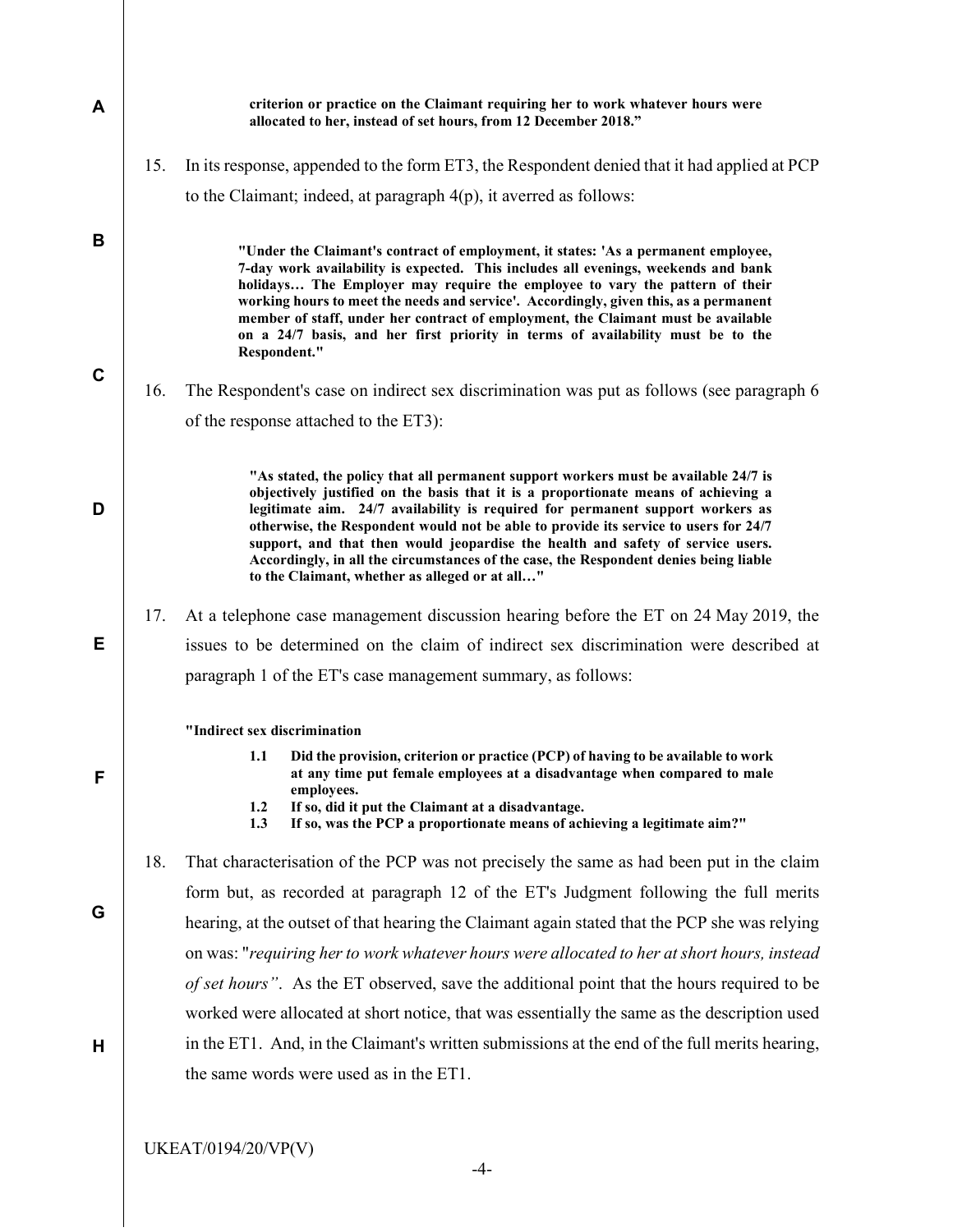- 19. Although the question of the application of the PCP to the Claimant had not been raised either in the ET3 or in the issues identified at the case management hearing, at the full merits hearing the ET felt that the PCP had not been applied to the Claimant; that finding was fatal to the Claimant's claim of indirect sex discrimination. On that basis, the ET did not proceed to consider the other matters raised under this head of claim.
- 20. The ET noted that, in her written submissions, the Claimant had recorded that the Respondent had accepted both that the PCP was part of her contract, and that it had been imposed on her. The ET, however, took a different view. At paragraph 15 of its Written Reasons, the ET stated that the Respondent had not, in fact, accepted that the PCP had been applied to the Claimant. Further explanation is then provided at paragraph 35 of the Written Reasons, where the ET explained its view (see sub-paragraph 35.4) that the Respondent's case regarding the PCP in the ET3 was "contradictory", as the submission that had been made on its behalf at the full merits hearing was that the PCP operated "as a starting point" and that the Respondent did not "dictate hours of work to any employee without consultation". The ET further observed (see sub-paragraph 35.5 of the Written Reasons) that the evidence produced by the Respondent had confirmed that the employees' hours of work were not dictated without consultation.
	- 21. Given the oral evidence it received, the ET concluded that the hours of work offered to the staff were not, in fact, dictated without consultation. More specifically, in relation to the Claimant, the ET found as follows:

"35.5 The evidence was that the Claimant was guaranteed to be offered a certain number of hours each week, and the Claimant was offered those hours. After 12 December 2018, the Claimant was unable to work for some of those hours and handed them back to the Respondent. The hours were then covered by other staff. The evidence does not suggest the Respondent did anything which could be characterised as imposing any form of sanction for not working those hours, or asserting that the Claimant was "required" to work those particular hours. The only concern was that the Claimant was not working enough hours, a concern that was raised at a meeting which appears to be aimed at finding ways to ensure the Claimant could work more hours.

 35.6 Within a matter of weeks during, which the Respondent had not disciplined the Claimant for working the hours offered, [the Respondent] met with the Claimant to discuss with her how they could make sure the Claimant was able to work more hours, to reach her guaranteed minimum hours."

22. The ET concluded that the Claimant had not been required to be available to work whatever hours were allocated to her, or any specific hours. For the period in issue, the ET accepted

UKEAT/0194/20/VP(V)

A

B

C

D

E

F

G

H

-5-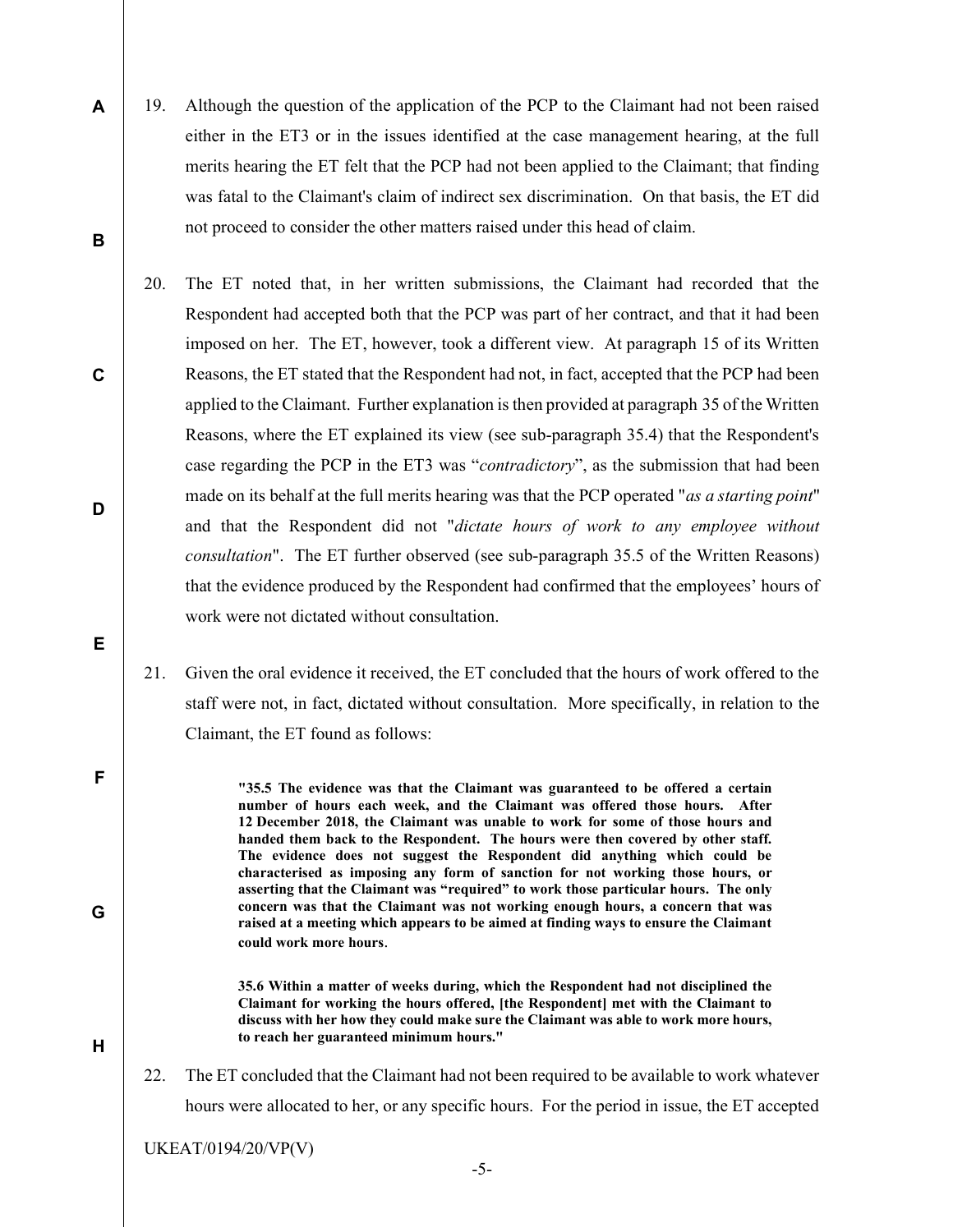that the Claimant had not been able to work all the hours offered (and thus to work her guaranteed minimum), but found that the Respondent's response had merely been to meet with her to discuss how to ensure that, for the future, she could work the minimum number of weekly hours her contract otherwise guaranteed.

- 23. On the basis of those findings, the ET held that "the PCP the Claimant relies on was not applied to her". That being so, the ET considered it unnecessary to go on to determine the other questions identified in relation to the indirect sex discrimination claim (specifically, whether the PCP alleged would put employees at a disadvantage or whether, in any event, it was objectively justified).
- 24. On 1 November 2019 those acting for the Claimant applied for reconsideration of the ET's decision, on the basis that it had dismissed her claim on a ground that had apparently not been in issue at the hearing. The ET refused that application by a reconsideration decision dated 4 June 2020.

#### The Claimant's Appeal

- 25. The Claimant appeals against the ET's dismissal of her claim of indirect sex discrimination on the following grounds:
	- (1) The question whether the PCP had been applied to the Claimant had not been raised as an issue in the case and the Claimant was thus been denied the opportunity to make submissions on the point.
	- (2) There was no evidence to support the contention that the Respondent did not apply PCP to the Claimant.
	- (3) The ET's reasoning wrongly concerned the question of what had happened after the date on which the Claimant had said the PCP had been applied.
	- (4) To the extent that the ET decided that the absence of any sanction being applied to the Claimant meant she had not been "required" to work the hours allocated to her, it imposed too narrow an interpretation of the PCP.
- 26. The Claimant says that the ET's Judgment cannot stand and her appeal should therefore be allowed and the claim for indirect sex discrimination remitted to a differently constituted ET for consideration afresh.

UKEAT/0194/20/VP(V)

B

A

D

C

F

G

E

H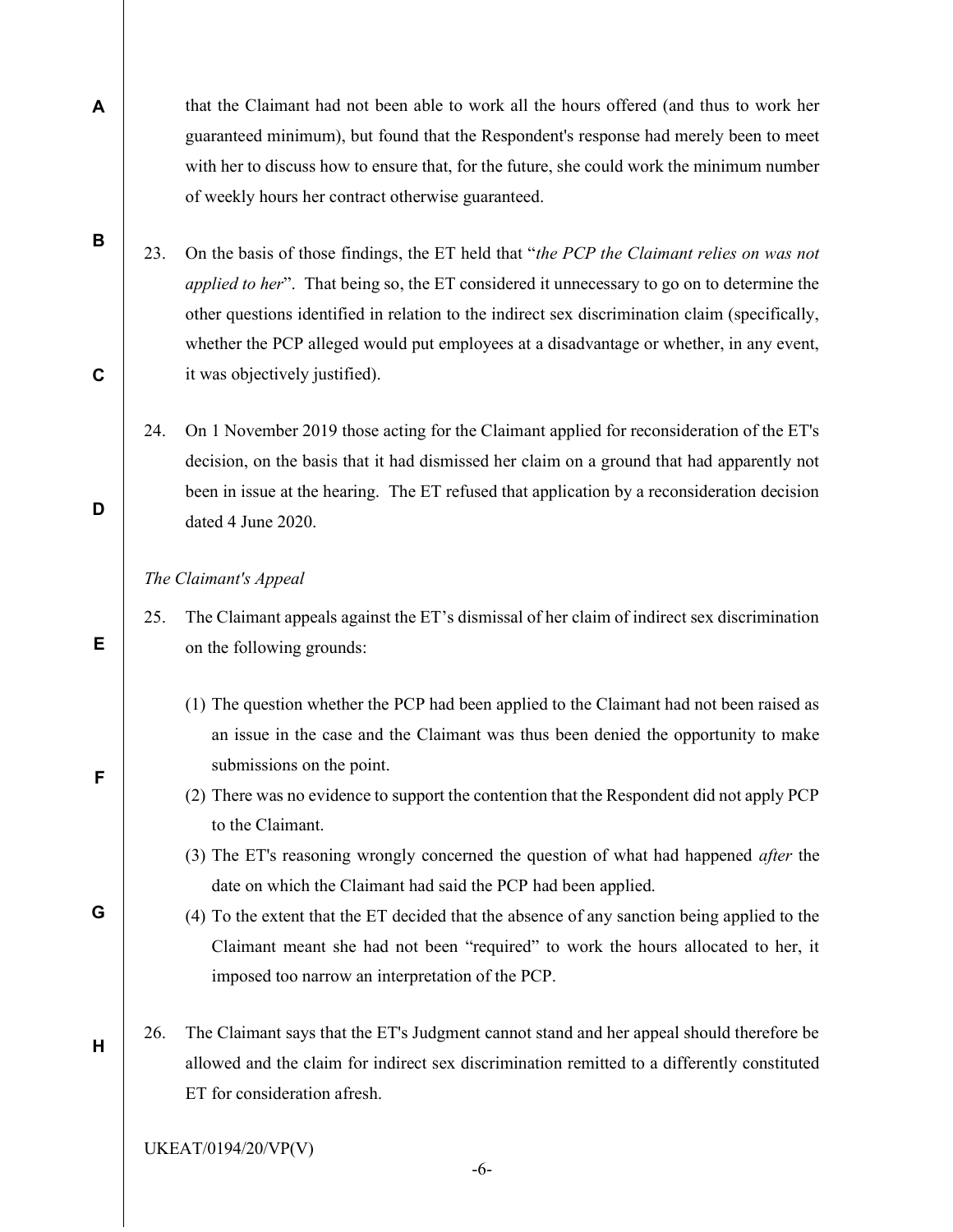#### A The Respondent's Case

B

C

D

E

F

G

H

- 27. For the Respondent, it is contended that, in terms of the PCP relied upon, the Claimant's case before the ET had been put broadly and had fluctuated between the pleadings and the evidence. In reality, the PCP referred to a policy supplied to staff in the Claimant's position but which was only applied to the Claimant herself in an adjusted way. The ET had thus not erred in finding it had not been applied to the Claimant.
- 28. Allowing for a broad approach in the statutory language, where, as here, the policy had been subject to consultation with staff, it could not be said to give rise to any requirement or obligation. The Claimant had not been entitled to work "considerate" hours on 13 December 2018 because of her breach of the moonlighting policy. That did not mean that the alternative was a rigid application of the Respondent's policy, whereby the Claimant was required to work any and all hours offered.
	- 29. On the ET's findings of fact, that is not what occurred in this case. The Claimant was not required to work any hours that presented difficulties for her. Moreover, the considerate hours arrangement had then been reinstated, when the issues between the Respondent and the Claimant were resolved in early January.

The Relevant Legal Principles

- 30. Indirect discrimination is defined by section 19 of the Equality Act 2010, as follows:
	- "(1) A person (A) discriminates against another (B) if A applies to B a provision, criterion or practice which is discriminatory in relation to a relevant protected characteristic of B's.
	- (2) For the purposes of subsection (1), a provision, criterion or practice is discriminatory in relation to a relevant protected characteristic of B's if –

 (a) A applies, or would apply, it to persons with whom B does not share the characteristic,

 (b) it puts, or would put, persons with whom B shares the characteristic at a particular disadvantage when compared with persons with whom B does not share it,

- (c) it puts, or would put, B at that disadvantage, and
- (d) A cannot show it to be a proportionate means of achieving a legitimate aim."

UKEAT/0194/20/VP(V)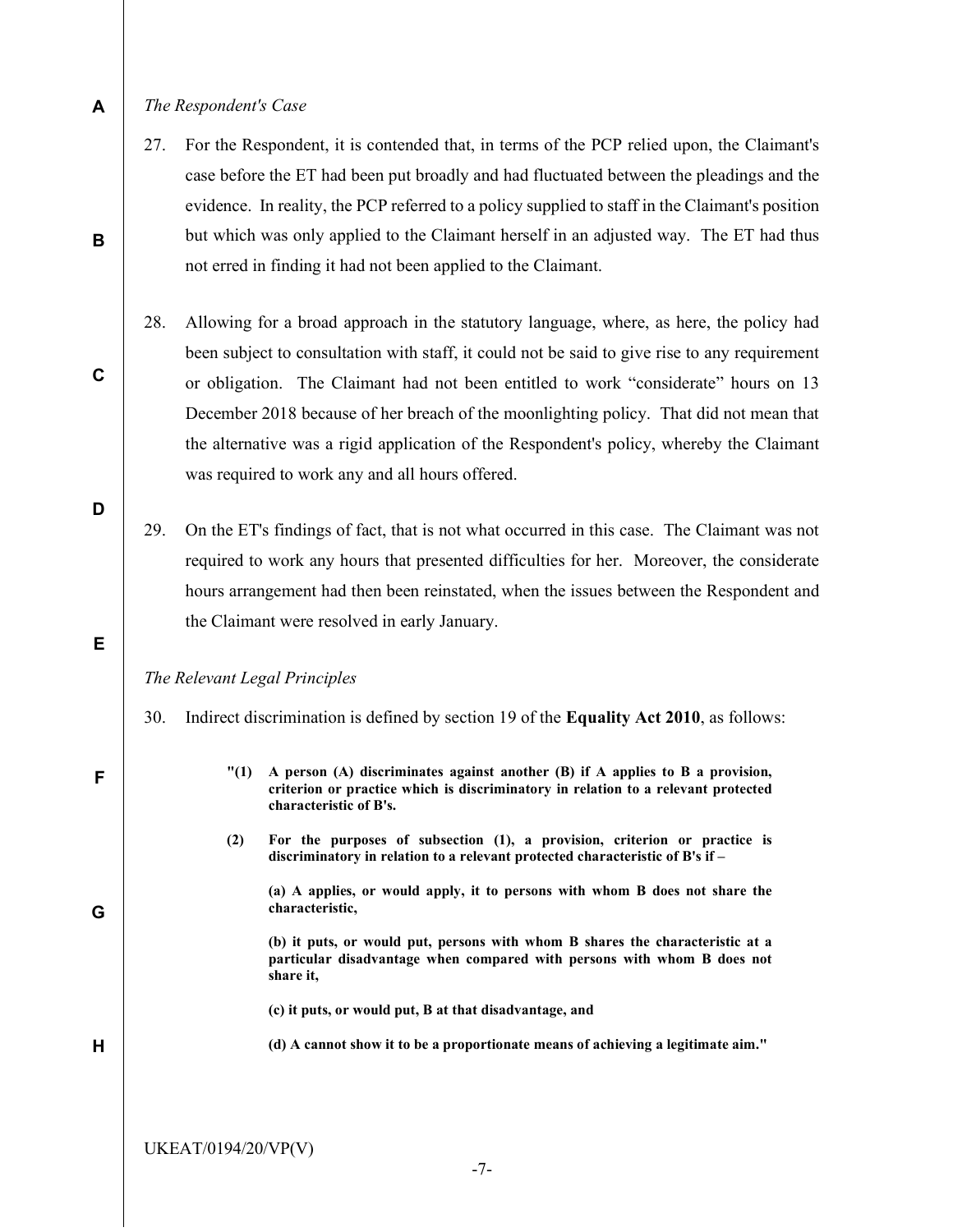- A 31. As made clear by sub-section 19(1), in any complaint of indirect discrimination, the first question is thus whether the PCP in issue has been applied to the complainant. There is no definition of "provision to the criterion or practice" for these purposes, although the caselaw makes clear that these words are not to be read narrowly (see, for example, *British* Airways Plc v Starmer [2005] IRLR 862, addressing the same terms used within the legacy statute, the Sex Discrimination Act, 1975).
	- 32. As the Court of Appeal has more recently observed, in *Ishola v Transport for London* [2020] EWCA Civ 112, [2020] ICR 1204 (a case related to the same words used in the context of disability discrimination protection under the Equality Act), the words "provision, criterion or practice":

 "… are not terms of art but are ordinary English words…they are broad and overlapping…not to be narrowly construed or unjustifiably limited in their application."

See per Simler LJ at paragraph 35.

B

C

D

E

F

G

H

33. The finding of a PCP is one of fact for the ET to make on the evidence before it, see Jones v University of Manchester [1993] IRLR 218 (a case determined under the Sex Discrimination Act, 1975, but the point is the same in respect of a claim under the Equality Act, 2010). It is, however, for a Claimant to identity the PCP that it is said to give rise to the discriminatory disadvantage, and it is that PCP that an ET must address, not some alternative postulated by the employer. As Sedley J stated in Allonby v Accrington & Rossendale College and others [2001] EWCA Civ 529 [2001] ICR 189 (here referring to the former statutory language "*requirement or condition*" but, again, the point remains the same under the present statute):

> "12. It is for the applicant to identify the requirement or condition which she seeks to impugn…If the applicant can realistically identify a requirement or condition capable of supporting her case, as Ms Allonby did here to the Employment Tribunal's satisfaction, it is nothing to the point that her employer can with equal cogency derive from the facts a different and unobjectionable requirement or condition. The Employment Tribunal's focus moves directly to the question of unequal impact."

34. A PCP can relate to both formal and informal practices of employers and there is no requirement that the employee should have been coerced or expressly ordered to comply with it; context will be important in determining whether a PCP has been applied but it may, depending on the particular circumstances of the case, be no more than a strong formal

UKEAT/0194/20/VP(V)

-8-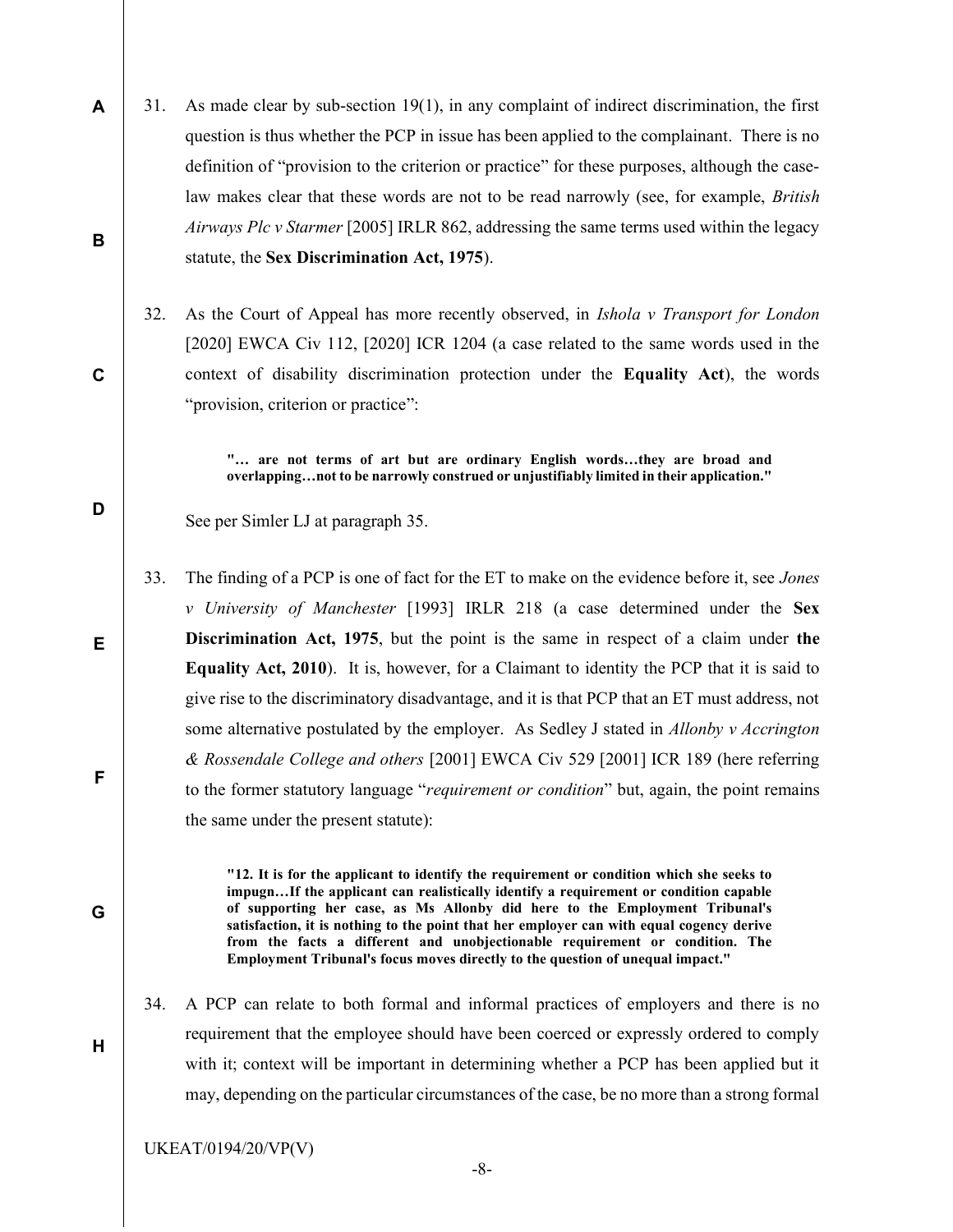request, and see the Court of Appeal's Judgment in United First Partners Research v Carreras [2018] EWCA Civ 323 (relating to the same words used in the context of a disability discrimination claim), in particular, in the Judgment of Underhill LJ at paragraph 31.

35. That said, as Simler LJ went on to make clear in Ishola, the concept of a PCP does not apply to every possible act of unfair treatment of an employee. If an employer's seemingly unfair act is found not to be directly discriminatory, it would be wrong to seek to convert it "by process of abstraction" into the application of PCP. (See Simler LJ in Ishola, at paragraph 37); as always, context will be key.

#### Discussion and Conclusions

- 36. In this case, the Claimant's submission on indirect sex discrimination had been quite specific: she was complaining that she had been subjected to a PCP, imposed on 14 November 2018, that from 12 December 2018 she would be required to work whatever hours were allocated to her rather than set (or "considerate") hours which the Respondent had allowed her to work previously. Given the findings of fact in this case, it is hard to resist the conclusion that that is, indeed, what the ET found had occurred.
- 37. The starting point for the ET was the PCP, as alleged by the Claimant. It is right that, at the case management hearing, the identification of the issues to be determined in respect of the indirect sex discrimination claim assumed the PCP was "having to be available to work at any time". That essentially reflected the way the PCP had been framed by the Respondent in its ET3 but, as the ET noted at the full merits hearing, the Claimant had made clear that her case in this regard was as she put it in her ET1: that, on 13 November 2018 (confirmed by letter of 14 November 2018), the Respondent had imposed a PCP on the Claimant requiring her to work whatever hours were allocated to her, instead of set hours, from 12 December 2018.
- 38. On the face of the pleadings, and to the extent that the issues identified at the case management hearing reflected the parties' positions, this was not a point in dispute. The Respondent's position in its ET3 apparently accepted that a PCP to work at any time had been applied to the Claimant; it might have used different language to that used by the Claimant in her ET1, but it had not identified this as a point in dispute. Moreover, as the

UKEAT/0194/20/VP(V)

C

D

B

A

E

F

H

G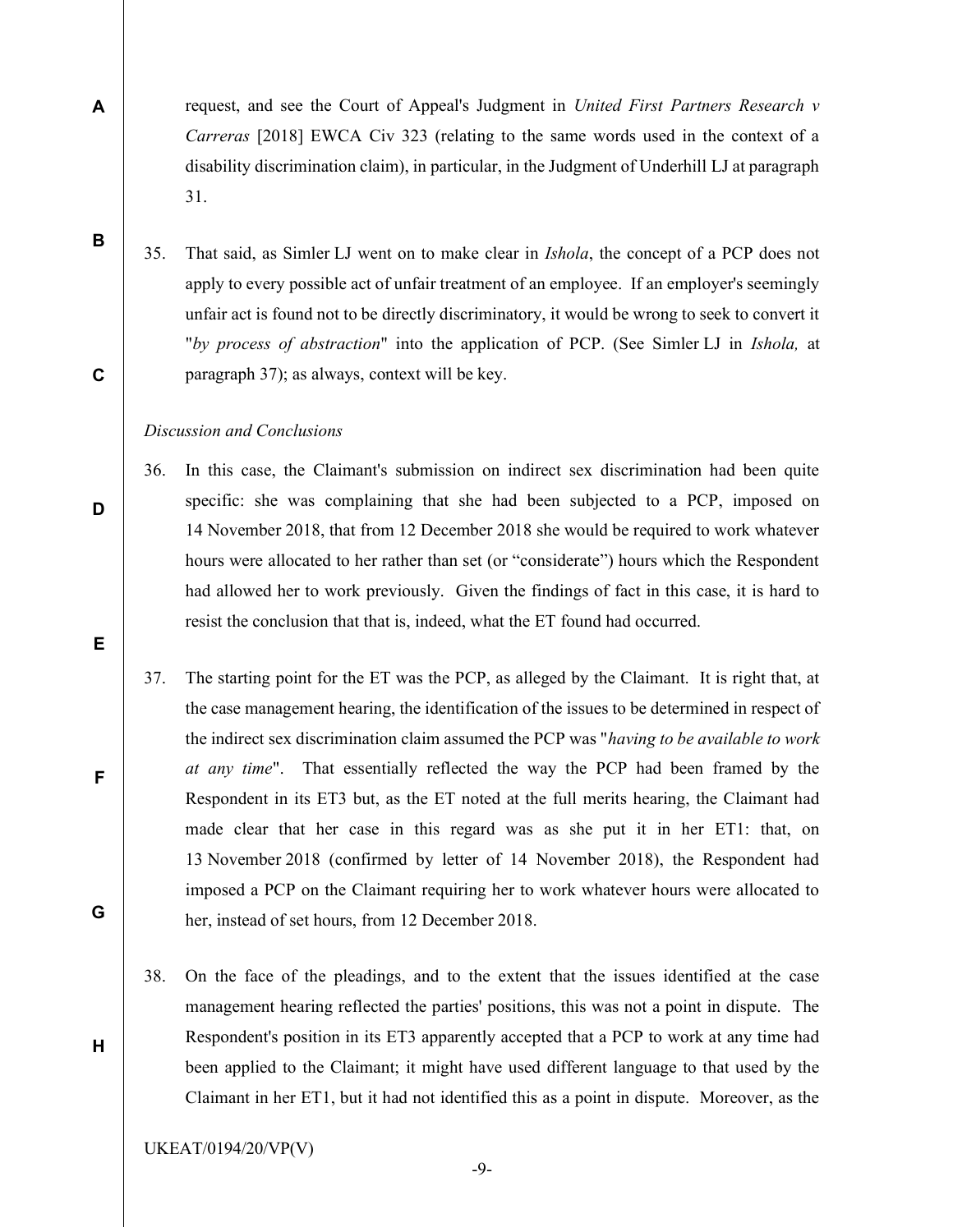Claimant's closing submissions at the full merits hearing made clear, this was not something she had understood to be in issue.

- 39. Given that the ET plainly saw this to be a determining point in the case, it is unfortunate that it did not clarify the position at the outset of the hearing. That position is all the more surprising as it seems that the entirety of the first day of the hearing was allowed for the parties to clarify the issues to be determined. The Claimant's understanding was that this clarification had not identified any issue arising relating to the application of the PCP to her. It seems, however, that the ET considered that the evidence before it put this point into contention. Although it refers to an apparent contradiction in the ET3, I cannot see why the ET should have thought that; certainly, the only contradiction it identified seems to have arisen from the evidence rather than from the pleadings.
- 40. It is obviously trite law that a party should be given the opportunity to respond to the case against it. Where a point has been conceded, it is entirely proper for a party to proceed on the basis that it need not address that issue. If the case is then determined against them on that point, the party in question is entitled to complain that they had not been given a fair hearing. In this case, the Claimant (entirely properly) sought to make that complaint by way of application for reconsideration, but that was rejected by the ET. The ET was wrong to dismiss that application, just as it had been wrong to determine a case against the Claimant on a point that had not been identified as having been in issue between the parties. On that basis I have allowed the appeal on the first ground raised.
	- 41. Should I be wrong about that, I have also considered the appeal against the ET's decision on its merits. On that question, the conclusion I have reached enables me to be satisfied that this is not a point that remains to be determined; the answer is provided by the ET's own findings of fact.
	- 42. In considering this question, I first note that the complaint of indirect sex discrimination related to a relatively short period; the Respondent returned to offering the Claimant considerate hours in early January 2019. I also accept that the ET was entitled to find that the PCP in part reflected the Respondent's concern that the Claimant had not been entirely transparent about her difficulties previously (putting it neutrally, she had allowed the Respondent to think that she did not work particular days or hours because of childcare
	- UKEAT/0194/20/VP(V)

A

B

C

D

E

F

G

H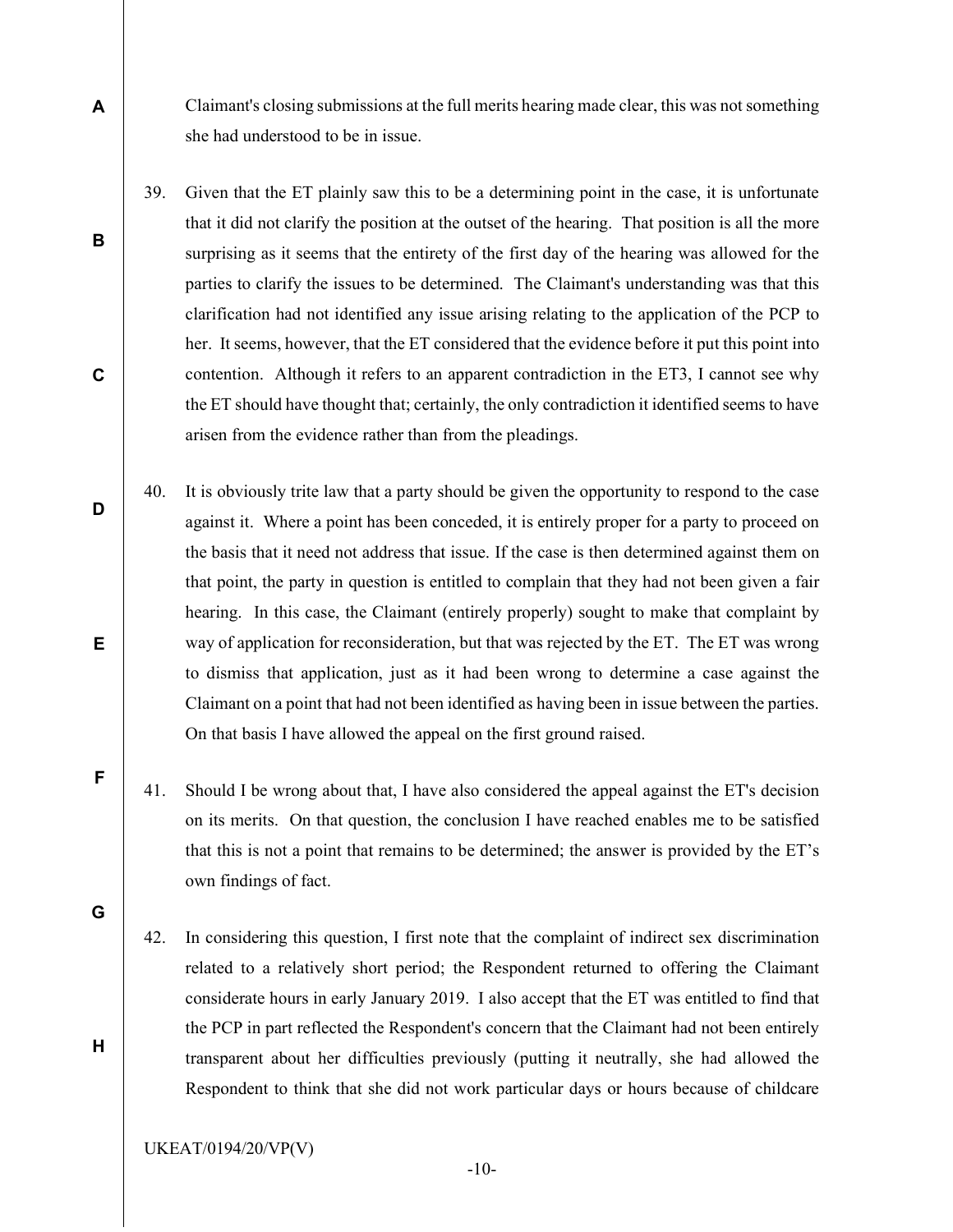difficulties when she seemed, in fact, to have been working elsewhere at those times). As the ET found however, as from 12 December 2018, the hours allocated to the Claimant were no longer adapted in consultation with her to fit her childcare responsibilities but were dictated solely by the needs of the Respondent's service. For the ET this was not the application of a PCP, because there was no penalty imposed on the Claimant for declining to work particular hours offered to her. In that sense, it felt that she was not required to work whatever hours were allocated. That conclusion depends, however, first, on adopting a retrospective analysis of what took place, and second, on the adoption of a very narrow understanding of what a requirement is.

43. Here, the Claimant was on a contract that gave her an entitlement to guaranteed minimum hours. For the period in question, however, she could not work those guaranteed minimum hours because she was unable to work some of the particular hours offered to her. In order to be able to work the full hours to which she was entitled under her guaranteed hours contract, the Claimant was required to make herself available to work the hours allocated by the Respondent, which did not allow for her childcare responsibilities. Adopting what I would consider to be an entirely natural understanding of the term, that was a requirement imposed on the Claimant. The fact that she might not have received a disciplinary penalty in in respect of her failure to work the hours allocated does not change this. First, because the ET was bound to consider the requirement imposed on the Claimant at the time it was imposed, and second, because it fails to take account of the financial detriment that she may have suffered by not being able to work the full guaranteed minimum hours that she was otherwise entitled to expect under her contract. Additionally, and in any event, the ET failed to take account of the fact that the Claimant was also told that, if she was unable to work the guaranteed minimum hours offered, consideration would need to be given to putting her onto a zero-hours contract. For the ET not to see that as potentially imposing some form of penalty or detriment on the Claimant, would be to adopt a very narrow approach which would both be inconsistent with the case-law and entirely contrary to how such a consequence would normally be understood by most employees.

44. For the Respondent, it is said that whilst this can be seen as a requirement, if a very broad definition is adopted, such approach would not take into account the ongoing discussion between the parties which mitigated the policy that was otherwise in place (and which needed to be in place to meet the needs of the service).

UKEAT/0194/20/VP(V)

A

B

C

D

E

F

G

H

-11-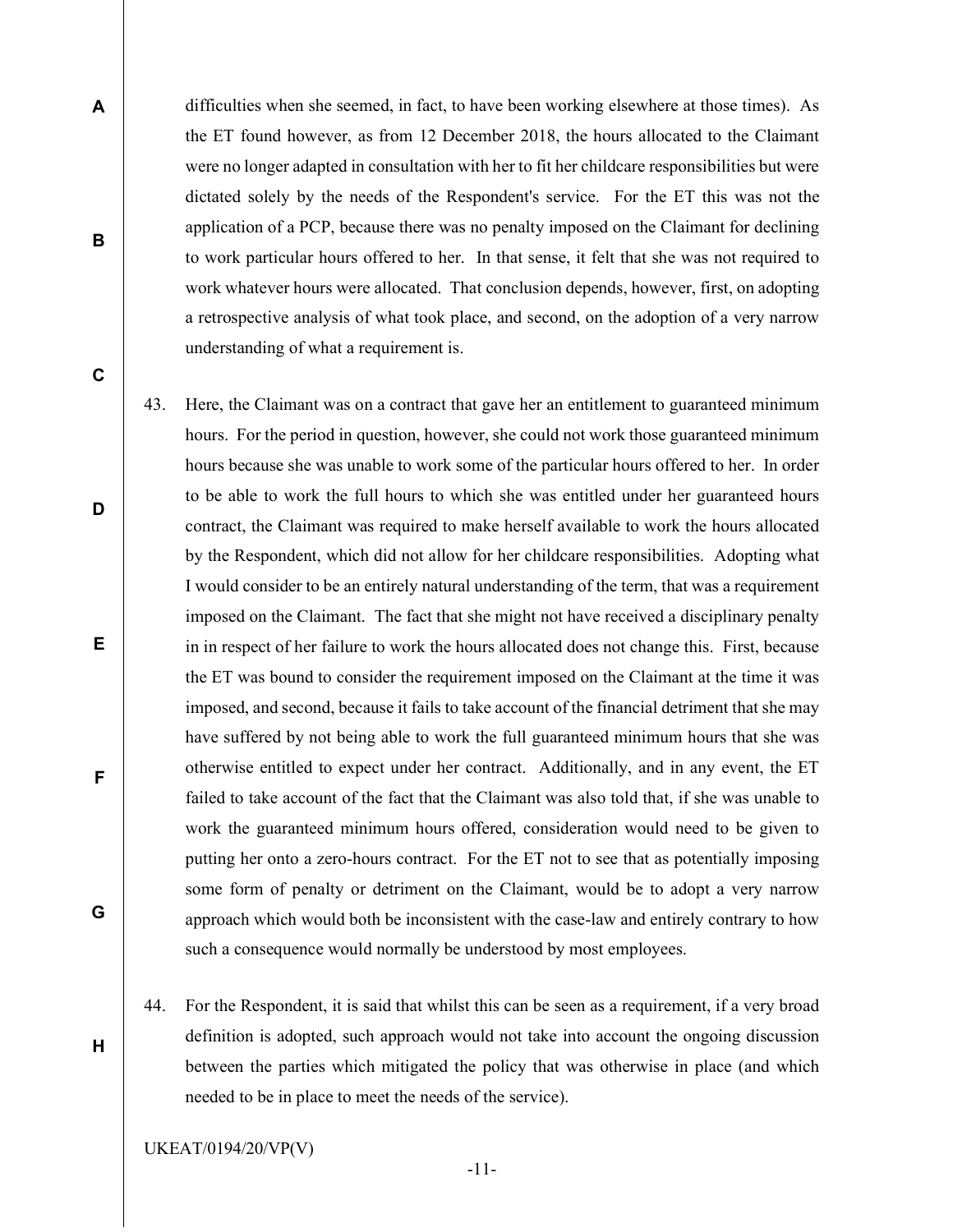- 45. I do not agree that the approach I have adopted does other than apply an entirely natural understanding of what a requirement is. At risk of repetition, in order to work the minimum hours to which the Claimant was contractually entitled, and/or for her to remain on a guaranteed minimum hours contract, she was required to work those hours allocated by the Respondent. It is right that this was for a relatively short period, and the parties were able to soon reach an accommodation that removed this requirement in early January. It may also be the case that this subsequent accommodation may reflect the Respondent's general practice of seeking to apply its policy in consultation with its employees. That, however, does not detract from the fact that the policy was applied to the Claimant, without any accommodation, for the period in issue.
	- 46. On the ET's findings of fact, therefore, I am satisfied that its Judgment cannot stand. The only conclusion that can be drawn is that a PCP, as defined in the ET1, was applied to the Claimant from 13 December 2018 until 7 January 2019. The ET erred in adopting too narrow an interpretation of the PCP, but equally its conclusions cannot stand on the basis of its own findings of fact.
	- 47. I therefore allow the appeal and set aside the ET's Judgment, holding, in substitution, that a PCP was applied to the Claimant, in the terms claimed in ET1, from 13 December 2018 to 7 January 2019: in order to work her guaranteed minimum hours, and remain on the guaranteed hours contract, she was required to work the hours allocated to her by the Respondent.
	- 48. That, of course, is not the end of this matter. The real issues in this case are (1) whether this gave rise to a particular disadvantage to female employees, and, if so, (2) whether that was nevertheless objectively justified. Contrary to the Respondent's suggestion on the appeal, these are not matters that it would be appropriate for me to seek to determine at this stage; they must be remitted to the ET. That is unfortunate, given the time that has now passed (and given the relatively small sums that appear to be at stake) but it is a matter which requires assessment by ET and therefore needs to be remitted.

H

A

B

C

D

E

F

G

UKEAT/0194/20/VP(V)